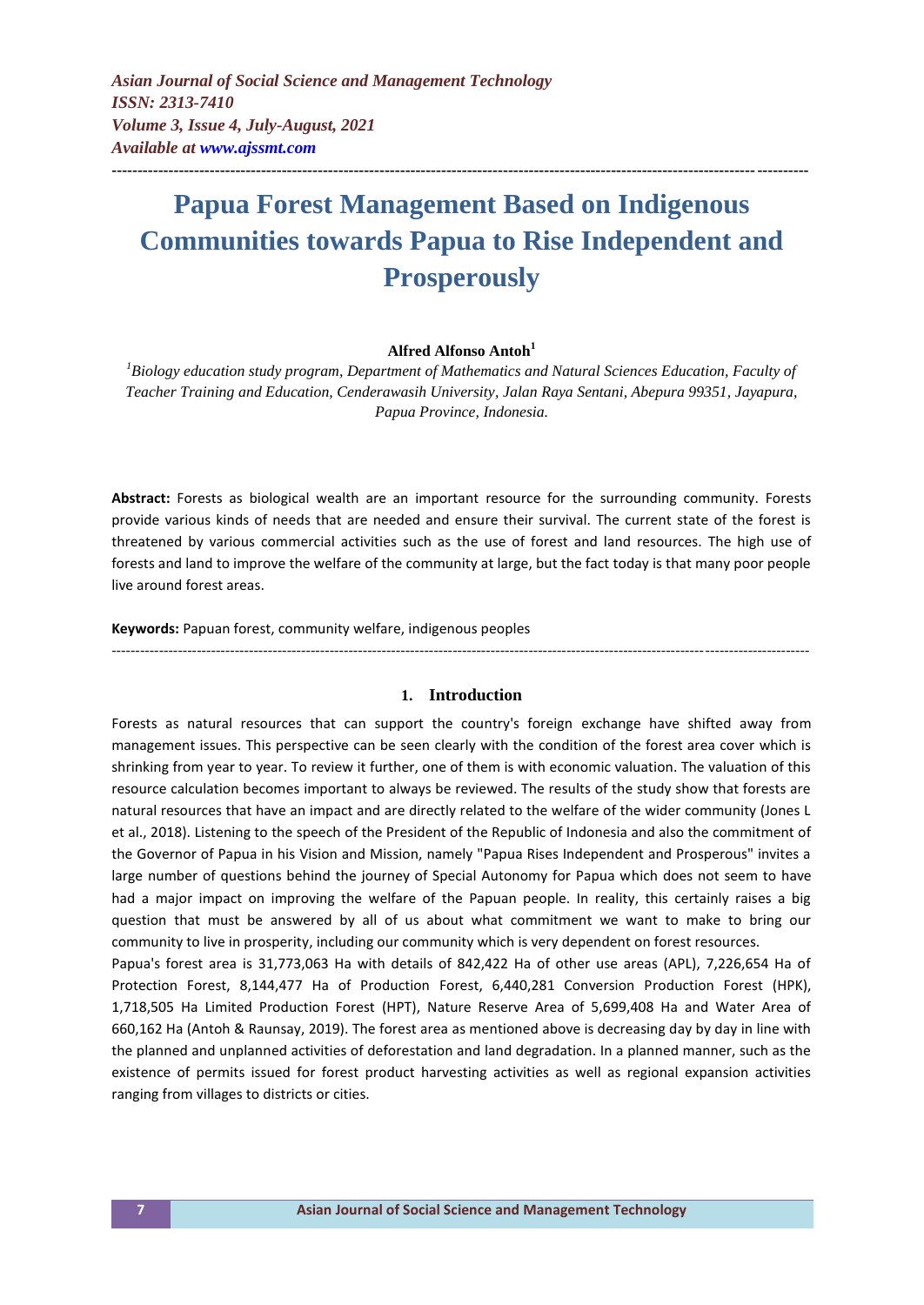## **2. Papua's forests and other forests in Indonesia**

The position of Papua's forests is actually still at a safe level from what many people suspect that Papua's forests have been damaged. We can compare this condition with the existing forests on the islands of Sumatra and Kalimantan. However, we also need to be aware of the impacts that may accelerate the destruction of our forests, before they are enjoyed by our communities and our future generations. Forest exploitation activities accelerate the occurrence of damage to land and make land unproductive (Wildayana E & Edi.MA. 2018).

Forests in Papua, in the view of Papuans, can generally be seen based on individual and communal ownership status (common property). Forests provide various kinds of needs that are very important to support human life. For example: firewood, food, game animals to obtain clean water sources in forest areas. Almost 85% of the people in Papua have built their settlements in the forest, so this condition will certainly become a polemic if along the way, management rights are taken to become state forests or forests controlled by the state. Forest management in Papua should be more about environmental services to maintain forest sustainability. The results of the study show that forest management through environmental services is able to improve the welfare of people's lives without having to damage the forest ecosystem (Alipiah et al. 2020). Another thing also explains that local wisdom can encourage sustainable forest area management (Widyarti & Arifin. 2012).

## **3. Forests and their role for people in Papua**

For that, can our forests in Papua encourage our communities to become independent and prosperous? Of course this is not an easy matter. There are several things that we think should be important to prepare: first: Human resources around the forest need to be properly and controlled to prepare their abilities on a regular basis to encourage self-reliance in forest management. There are two alternatives in developing human resources, which can be done through formal education in collaboration with relevant technical agencies in preparing data and information to educate our people who live around the forest. By having a good education, they are able to make the right decisions regarding their forest management. In addition, we can also encourage by providing informal education such as good courses and training to increase their capacity and experience in managing forests (Ochieng & James ., 2013).

Second: regarding access to capital and bureaucracy or procedures for people who have been borrowing money from banks, they still encounter many problems. Therefore, the role of the banking sector becomes important in making it easier for them to get money in the form of credit as working capital, but also they can save easily in the bank. Then how? It is the bank who has to pick up the ball based on the information provided by the Forestry Service to open easy access to services for the people in the villages in order to get services quickly and accurately. For example: people just need to copy their resident's identity card (KTP) and submit it to the bank, they can get a loan from the bank without any problems. This can encourage a gradual independence. For this reason, the role of local governments, including governors, regents and mayors, in helping to cut banking bureaucracy is highly expected in order to encourage people to get access to loans faster to start their businesses. For this second case, it is not an easy thing because we need to change the behavior of our consumptive society to a productive society with simpler steps.

Third: the formation of independent business groups that can be fostered in advance by a supervisory entrepreneur appointed by the regional government. They will later become an independent community group that does not depend on the fostered company but grows into an independent community. This builder entrepreneur remains a partner of the local government who can teach local people to move towards independence without being burdened with their habits of consumptive behavior.

## **4. The role of customary community institutions (LMA) in forest management**

What about the role of Indigenous Peoples Institutions (LMA) so far? LMA as part of the government's partner in the Papua Special Autonomy Law Number 21 of 2001 is accommodated representatively in the Papuan People's Assembly (MRP) as part of its membership. LMA or LMA representatives in the MRP are actually only cultural representation institutions that have not been able to solve the problem of customary forest or community forest to the root level. Our society in Papua is the most ethnic and linguistic society in Indonesia. Our LMA certainly has many limitations in serving all issues related to land and forests in Papua. Indigenous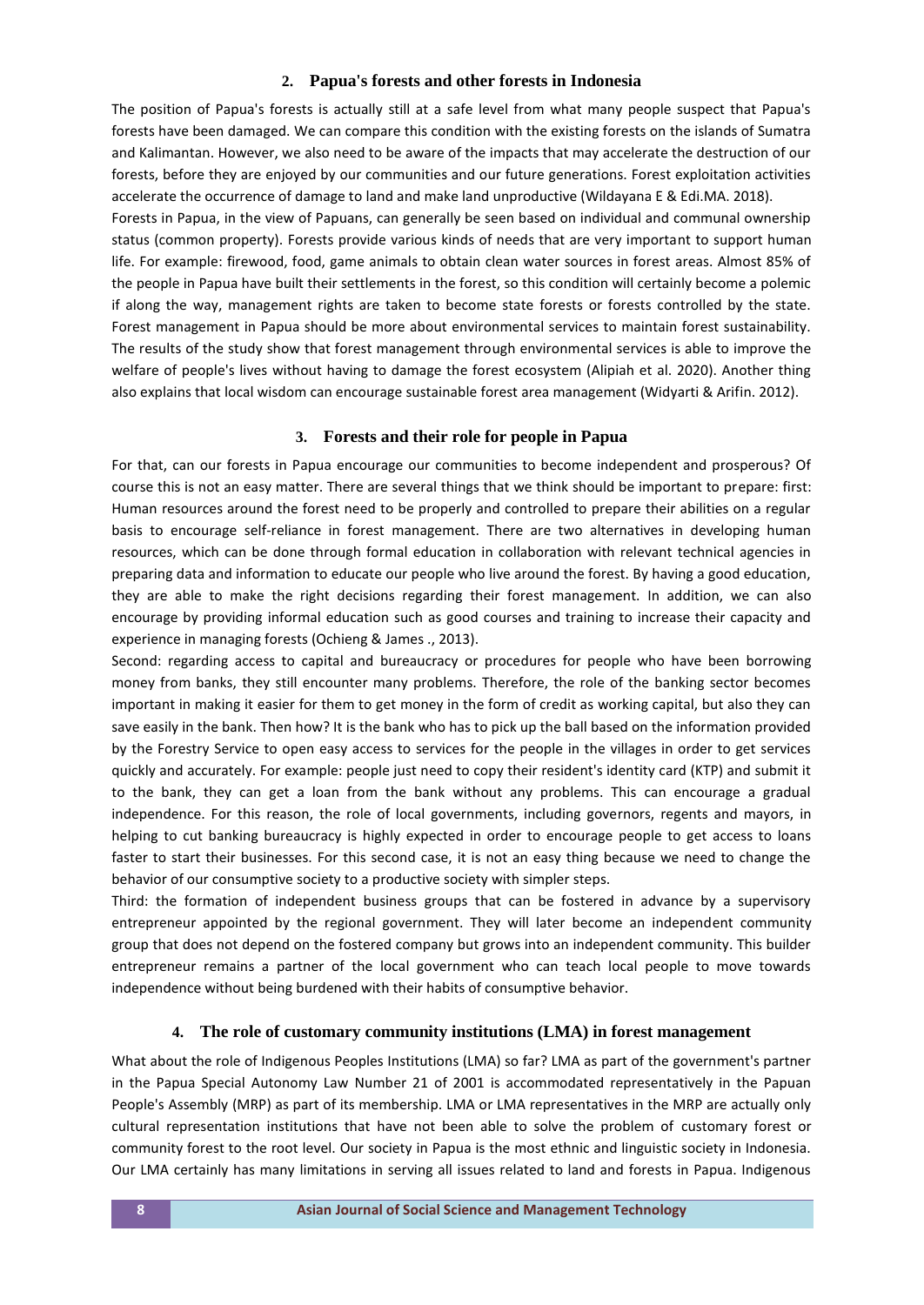community institutions are an important institution that can be used in promoting sustainable community development (Antoh et al. 2018). LMA is one of the institutions that has played a role since ancient times in solving problems in society. The results of the study indicate the importance of local institutions in solving problems in the community (Hamzah et al. 2015)

Customary institutions are the oldest institutions in traditional societies. Adat has existed before a state, province, district or city was formed. Within the customary institutions themselves, there are mechanisms and procedures for customary systems of organization and governance. These customary rules are often considered inconsistent with state regulations. This difference of opinion needs to be clarified very wisely in order to pay close attention to technical and contextual matters for the implementation of a policy in implementing the basic rules for natural resource management. Whatever the state's perceptions and views, it is necessary to look at the situation and conditions in the regions. Accommodation of customary demands should not be seen in a narrow sense, but should be considered within the framework of state relations. Therefore, the role of customary institutions in an area needs to be seen as an important government partner in managing natural resources, especially forests. The government will find it easier to coordinate progressively to develop concepts of sustainable forest management. Papua, with its large number of tribes and languages, needs to consider the benefits of placing customary institutions as government partners.

The involvement of customary institutions needs to start from the beginning, such as: the preparation of regional regulations, the establishment of regulations, the socialization of the rules and the implementation of these regulations. It should not only involve traditional institutions in socialization activities, but also in the drafting process it is deemed necessary to involve them as a whole. So that togetherness in implementing the rules will become a unified and unified strength.

The echo of this special autonomy should also be supported by the making of Special Regional Regulations (PERDASUS) and Provincial Regulations (PERDASI) which regulate forest management procedures. Why is this important? With this regulation, it can encourage the Governor and the Regent or Mayor to issue a special permit system for indigenous peoples living in the forest to be able to access their timber needs without having to be hindered by the central licensing system which is considered by the community to be a difficult process.

The government is the highest institution in the country that is fully responsible for supporting a sustainable and sustainable forest management system. Forests as renewable natural resources must be preserved. Maintaining forest sustainability also needs to involve the people in the forest and the people around the forest. Seeing the other side of the community with integrated customs and culture in a customary institution, is an important basic capital to see the relationship of forests in an economic and ecological framework.

Within the economic framework, of course there is a factor of exploitation of natural resources to increase the standard of living. Economic factors are the basic reason why people manage forest and land resources (Ernantje. et al. 2015). However, within the ecological framework, preserving the forest to enjoy other benefits of the forest such as water and fresh air can be enjoyed (Alikodra, 2012). The forest management system in the two frameworks mentioned above needs to be made into a forest management policy based on the accommodation of customary interests. Involvement of adat from the outset in the preparation of forest management plans and regulations on forest governance systems must be maximized by adat institutions. For example: the government can form a forest customary council as a government partner in drafting the rules of the game. Within the customary structure, actually it has also been divided into KAUR (Head of Affairs) for fields deemed necessary. The establishment of forest adat councils by the government can be supported by adequate incentives (salaries) to provide institutional bonds for individuals to be able to play an effective role in protecting and managing forests. The results of the study show that forest and land management through the yard landscape can reduce forest damage extensively (Antoh et al. 2019). The results of research in Thailand show that the development of certain types can significantly improve the welfare of the community (Benchasri & Sakunkan, 2017). The development of the sedentary agricultural sector can reduce damage to forests and land in shifting cultivators (Galluzzo N. 2017).

The forest customary council will provide recommendations to communities who are entitled to obtain it in managing the forest on consideration and approval that has been mutually agreed upon and refers to PERDASI or PERDASUS Forestry.